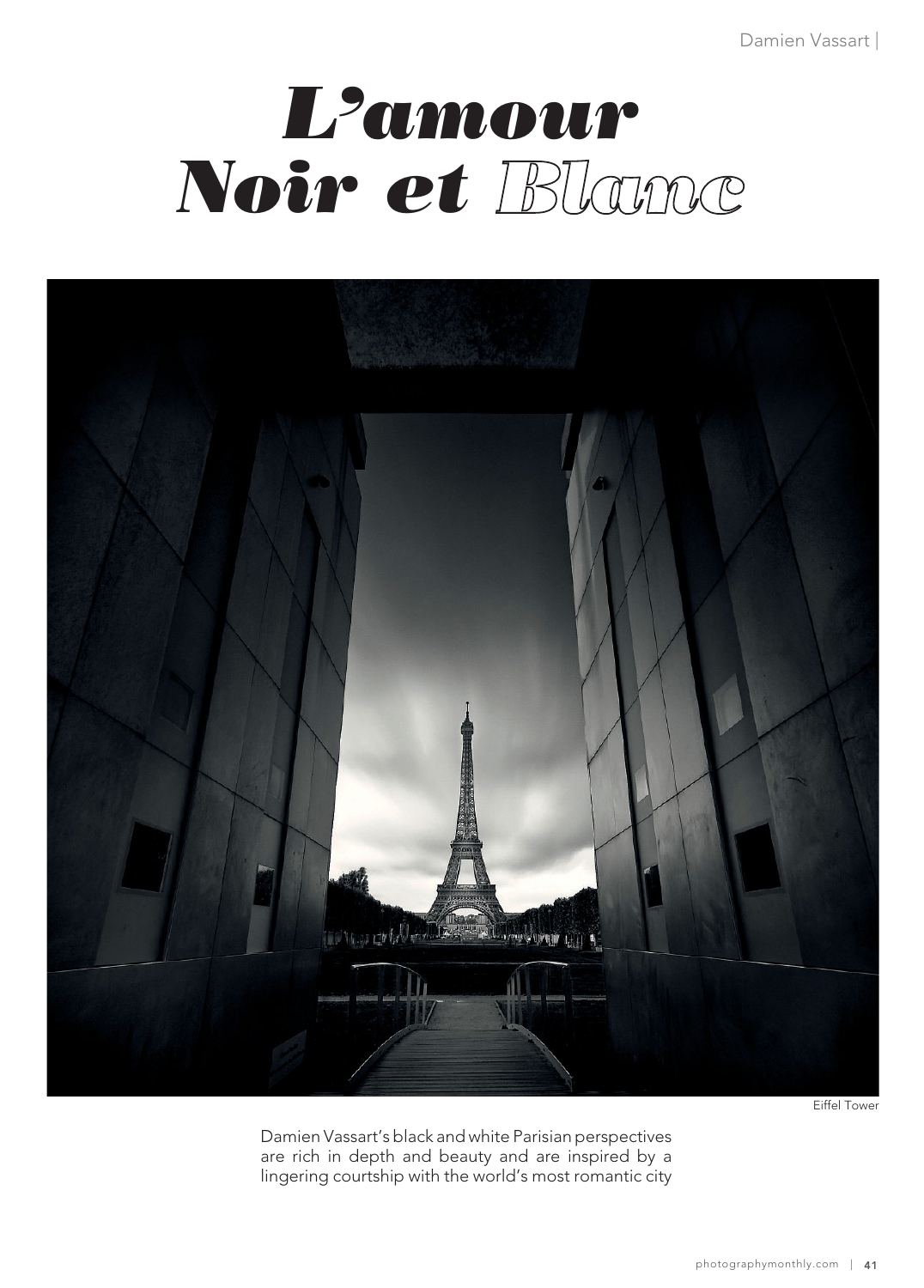

Île de la Cité



Île de la Cité

The city of Paris is steeped in the language of love;<br>
from its buildings to the smell of freshly baked<br>
baguettes. It's hard not to want to capture the<br>
essence of a place that whispers 'l'amour'. Black<br>
and white photogr from its buildings to the smell of freshly baked baguettes. It's hard not to want to capture the essence of a place that whispers 'l'amour'. Black

in his latest, beautifully rich series of images. He spoke to Jade Price about capturing the city of love in one of the most romantic photographic genres.

## **Why did you choose to visit Paris?**

It was quite an easy decision. I came to Paris to follow my studies 10 years ago, then I just chose to stay there. I began photography three years later, in 2007. I must say, I was very lucky to live in such a magnificent city, since it offers a large amount of beautiful places and buildings to shoot.

## **Why did you decide to shoot the entire series in black and white?**

Black and white has something timeless about it; generally we are not able to put a date to the shot for when it was taken. That is what inspires me about Paris, it's a timeless place. For that reason, I chose to shoot the series in monotone.

### **What did you want your project to convey as a whole?**

I love to contemplate a place for hours, to impregnate myself with the atmosphere and to start meditating when the mood is propitious. When I realise a picture, which is the goal I try to achieve, I want to make the observer contemplate and meditate on the image too. I want them to feel like they were there for real, in my stead. This is true for all of my work, not just the Paris series.

#### **Why did you decide to shoot long exposures?**

My work is also driven by my obsession with time passing. Time has irreversible effects on our environment, and on us human beings. Long exposures allow me to incorporate that with an art that usually stands for instantaneity; seeing the buildings and monuments perfectly still against the fast-moving clouds seems to make them more resistant. Another, and more technical, reason is that cities are never deserted by people. And since I want the observer to be able to concentrate on the scenery, and to forget the usual agitation that characterises them, long exposure is the only way to make people disappear.

## **What does black and white offer you that colour doesn't?**

What fascinates me the most, when I am standing in a place, is the mood and the light. It can give me very strong emotions that I want to transcribe. Black and white is the only way for me to achieve that, because it reveals the light much more than in a colour image. I also love to reduce complex sceneries into simple shapes and, again, I can perform it in a better way with black and white.

## **Were there any shots that didn't work in this format?**

Not for the Paris series. I have always managed to take my shots at the right moment and at the right place, and consequently the images I got were all suitable for black and white.

#### **What were your favourite features in Paris?**

I must say that the River Seine borders were particularly exciting to photograph – the presence of water really >>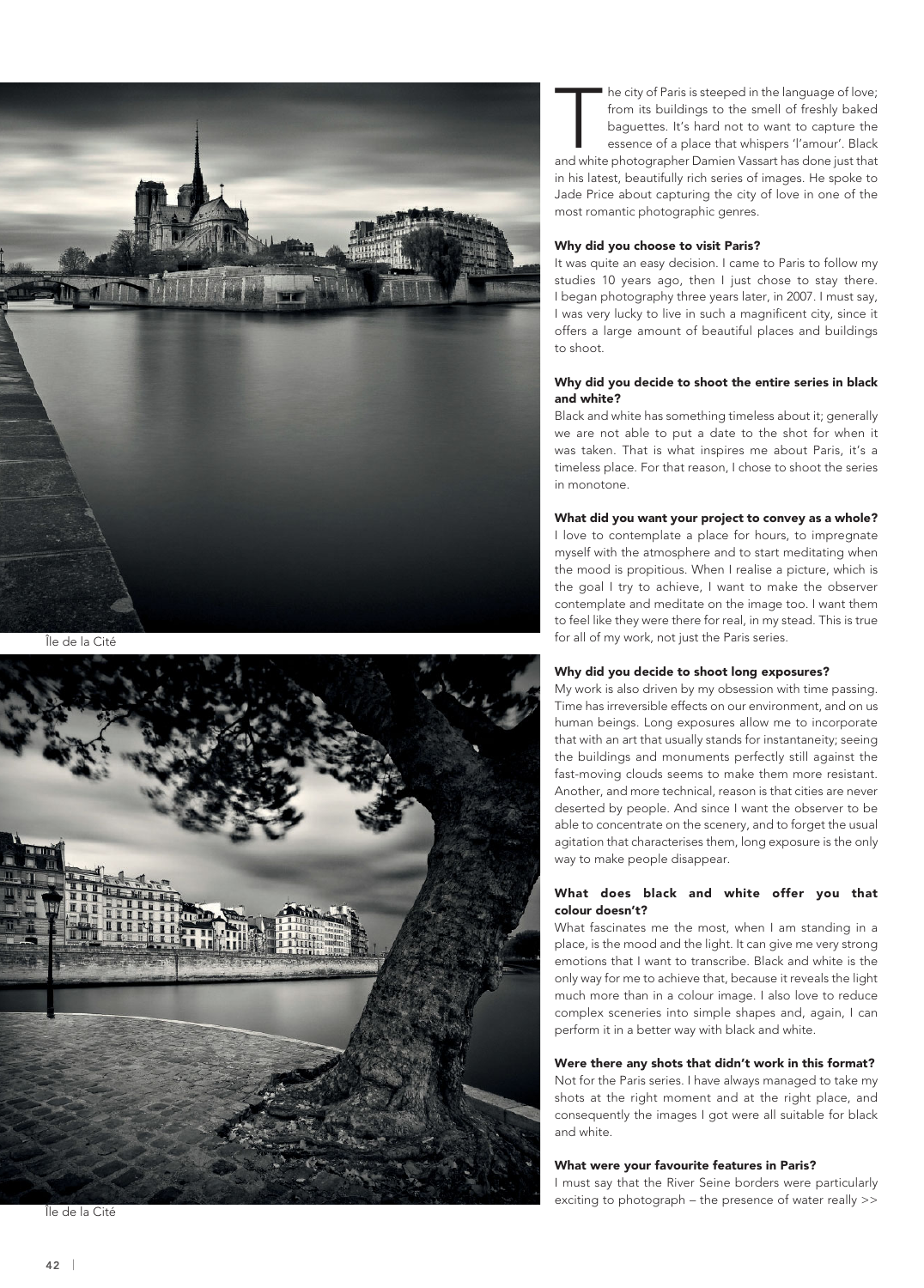

The Louvre



Île de la Cité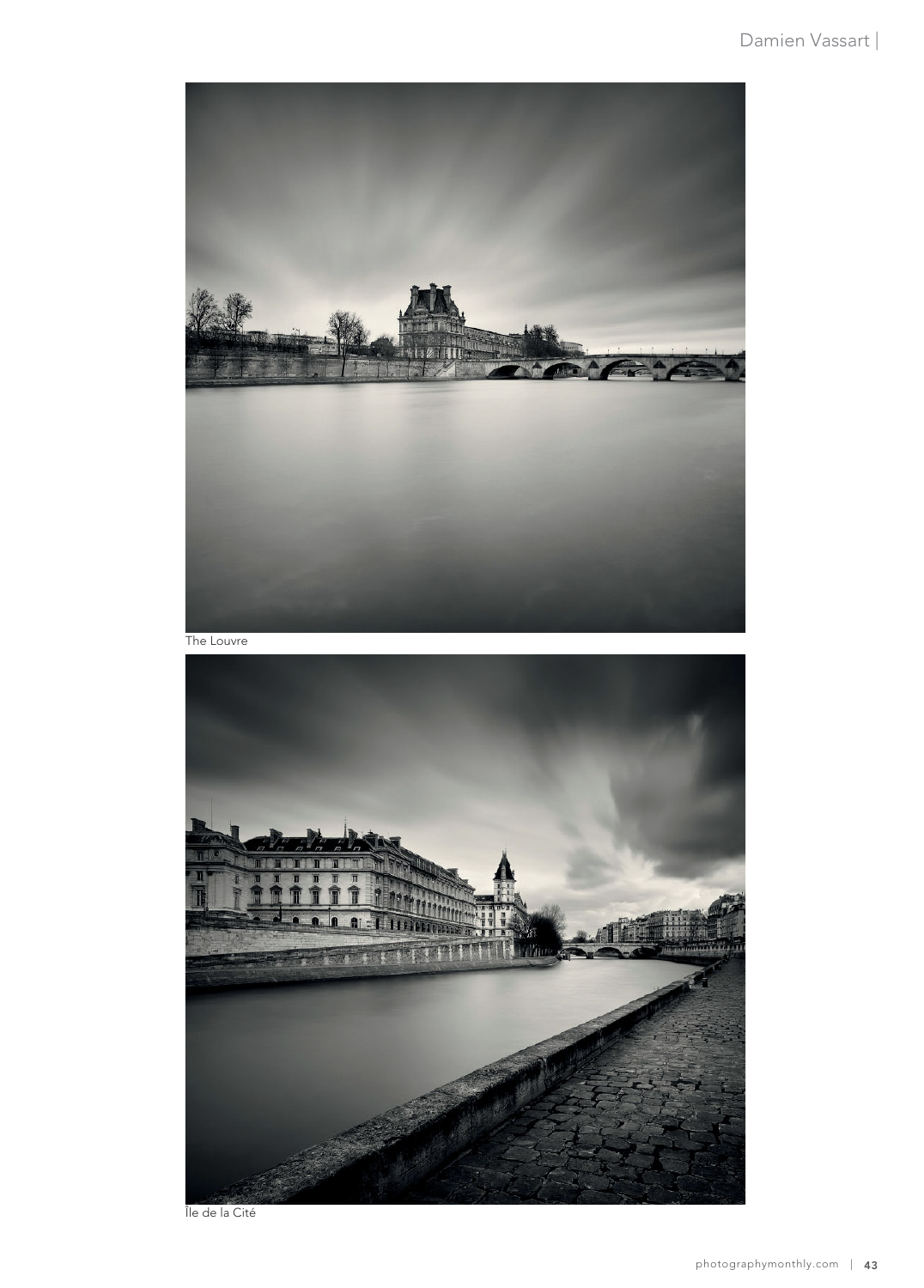

Île de la Cité



La Samaritaine - Pont Neuf

enhances the quality of light. The mood is also more intimate, more romantic in these places, and that is an important factor for me when I shoot.

## **Who or what inspires you?**

Almost anything can bring me inspiration. I look everywhere around me, wherever I am. Looking at the work of other photographers is also a constant supply of motivation for me. I especially love the work of Michael Kenna, Josef Hoflehner, Jean-Michel Berts, Michael Levin, Eugène Atget and many more.

## **What kit do you use?**

I've been using the same reliable kit for the past few years, which consists of a Nikon D300 and a Sigma 10-20mm.

## **If you were to do the project again, would you consider shooting it on film?**

I have already considered film a few times. I would say that the medium can offer a certain charm, in some ways. But, to be honest, I am not sure that this will continue to be an option in the future; how long are the manufacturers going to keep producing rolls?

Moreover – and I do not feel ashamed at all to say this – I am a digital generation photographer. I started photography with digital gear, I learned and grew my skills with digital gear, and I am happy with that. After all, the equipment we use is nothing more than a tool and all that matters is to feel happy and in harmony with it, to produce the most beautiful artworks that we can. I also realised that many photographers switched from digital to film only to follow a fashion. If I had to switch to film, I certainly wouldn't want to do it for the same reasons – I hate fashion.

# **If you could own any piece of black and white film kit, what would it be?**

Definitely a Hasselblad 500 series with one or two Distagon lenses. This legendary camera has nothing more to prove, either on quality or reliability.

# **What sort of post-production work did you do for this series?**

Besides the black and white conversion and local contrast enhancement work, which were almost the same on all of the pictures, some other improvements were occasionally necessary, such as removing unwanted objects or blemishes or at times some distortion corrections. All in all, I have not had to perform any strong retouching work on this series, only minor stuff.

## **If you were to shoot the series again, how would you do it differently?**

I don't think I would do it differently. The timeless side of the series, which was important for me, works pretty well in my opinion. And moreover, people seem to like it that way, so far.

#### **Do you have any other projects on the cards?**

London is not so far from Paris… I am considering going there several times to realise some other great takes, although I don't yet know if they will be in colour or black and white. But overall, I'm thinking of planning some trips to various European cities to broaden my horizons. **[PM]**

**www.damienvassart.com**